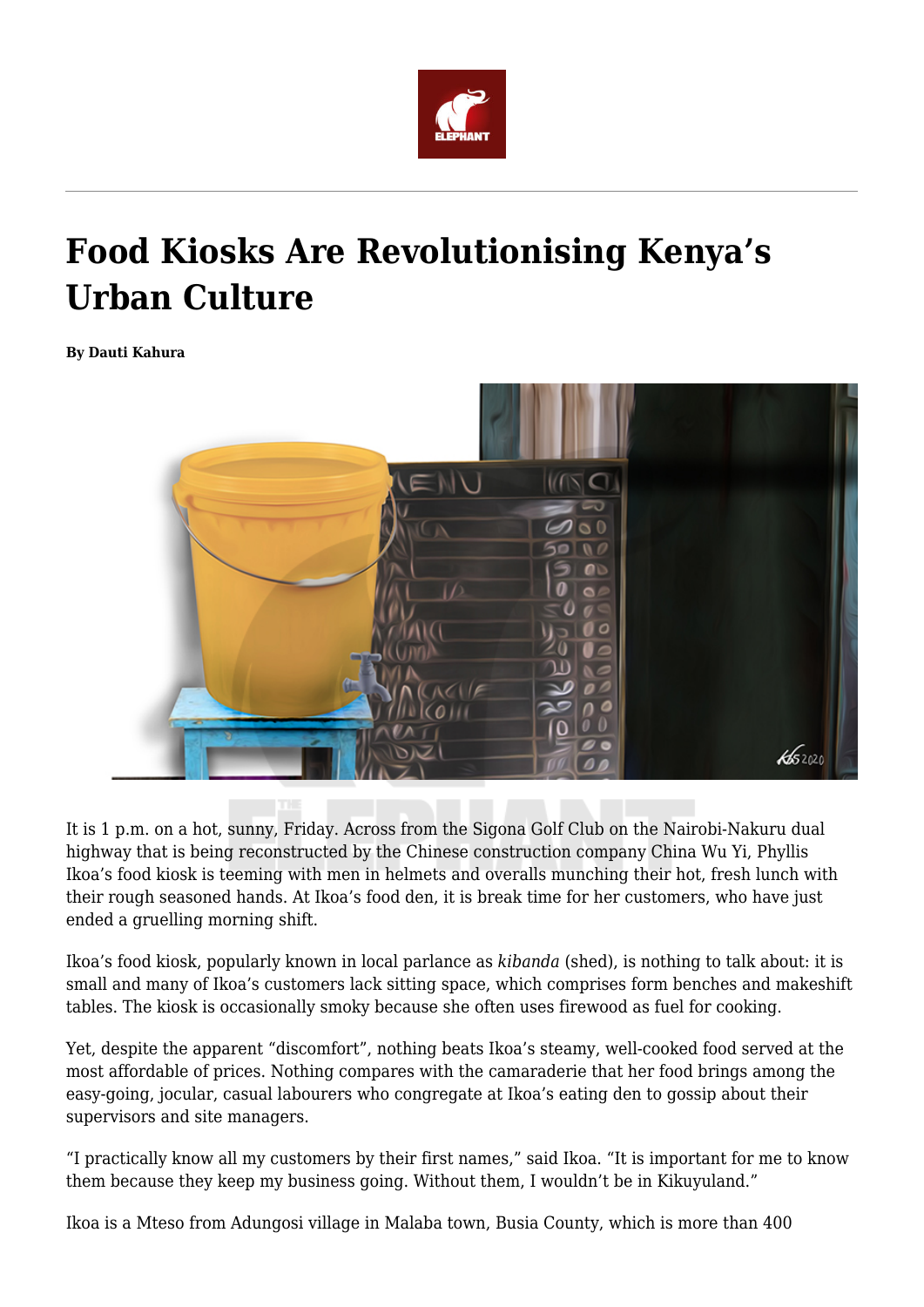kilometres from the Sigona area, which is 17 kilometres from the Nairobi city centre. From Tesoland, Ikoa brought her culinary skills that have diversified, as well as rivalled, the local cuisine. The local cuisine is mostly unsophisticated and usually consists of *githeri* – a stewed broth of maize and beans, occasionally spruced up with potatoes and chopped carrots.



Photo. Kiki Photography

Ikoa's food menu is diverse: Chapati and *madondo* (beans), rice and *ndengu* (green grams), ugali and tilapia from Lake Victoria, stewed *matoke* (bananas) from Uganda, and stewed or boiled meat that can be accompanied with either chapatti, ugali or rice.

Ikoa told me her customers prefer to eat her specially cooked meat, Teso style, with ugali. But it is her chapatis that have made Ikoa a popular name in Sigona, a location within the larger Kikuyu constituency in Kiambu County. Because of the popularity of her chapatis, some customers demand the inclusion of tea in her menu, so that they can enjoy the option of chapati and tea as a snack.

Ikoa's food menu is diverse: Chapati and *madondo* (beans), rice and *ndengu* (green grams), ugali and tilapia from Lake Victoria, stewed *matoke* (bananas) from Uganda, and stewed or boiled meat that can be accompanied with either chapatti, ugali or rice.

Phyllis Ikoa's chapatti-making skills have turned her into a household name in and around the Sigona area. "They're people who come from Kikuyu town to eat my chapatti," said a proud Ikoa. Kikuyu is just about three kilometres southwest of Sigona. There are others who come all the way from Kiambaa. Kiambaa is a bit further; it five kilometres up north of Sigona. "They all say my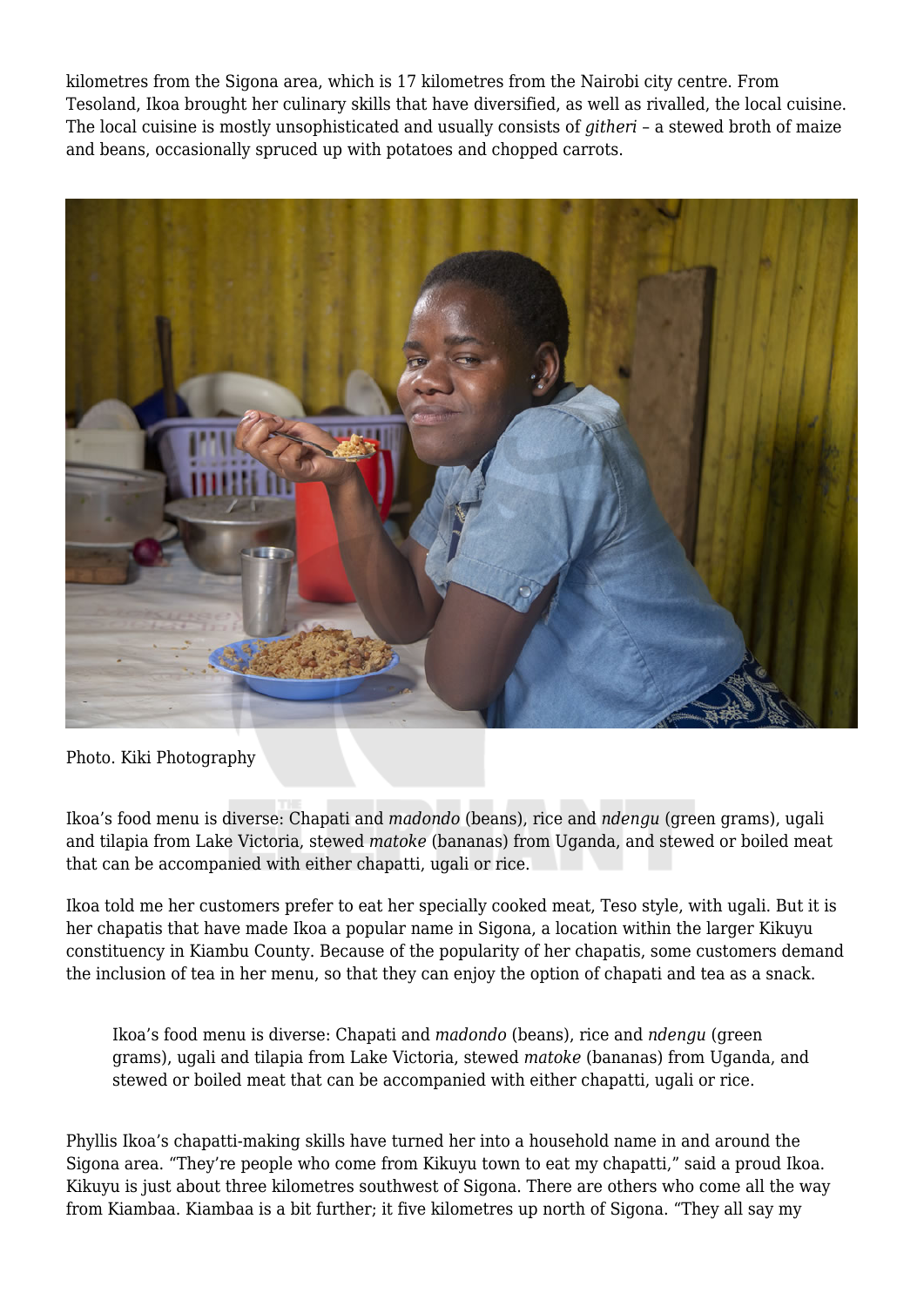chapatis are really big and tasty." I asked her why her chapatis have become famous and popular: "What now can I tell you? I prepare them well, they're soft and they are big enough for one to enjoy them with either tea or with an accompaniment of your choice."

I found a female customer who works at the Sigona Club house at Ikoa's eating joint. Looking sophisticated with her permed hair, she heaped praise on Ikoa's chapatis. Despite looking out of place, the lady said she was not restrained by those concerns.



Photo. Kiki Photography

"Because of the lady, I've been getting orders to make her chapatis for 'important' people," said Ikoa. By important people, Ikoa meant people who ordinarily would never be seen ordering chapatis at her *kibanda*, or even letting people know where the chapatis were cooked. She also makes, on order, chapatis for families who may not have the time to make them, or because they think she makes them tastier, and for unmarried men and women living alone.

"Phyllis' food is the best around here: it is well-prepared, it's nutritious, it's fresh, it has variety, but above all, it's affordable," said mzee Santana, one of her loyal customers.

Santana is a caddie at the Sigona Golf Club. Now in his mid-70s, he carries a wide range of experiences. He has seen it all. He has been a caddie for 46 years since 1974, when he first came to look for work in Sigona from his home town of Limuru. Without food sheds like the one run by Ikoa, Santana told me, many caddies would be going hungry.

"Where would we be eating and there isn't a food kiosk inside the club? In any case, the club would never ever dream of having such a structure inside the club's precincts," he said.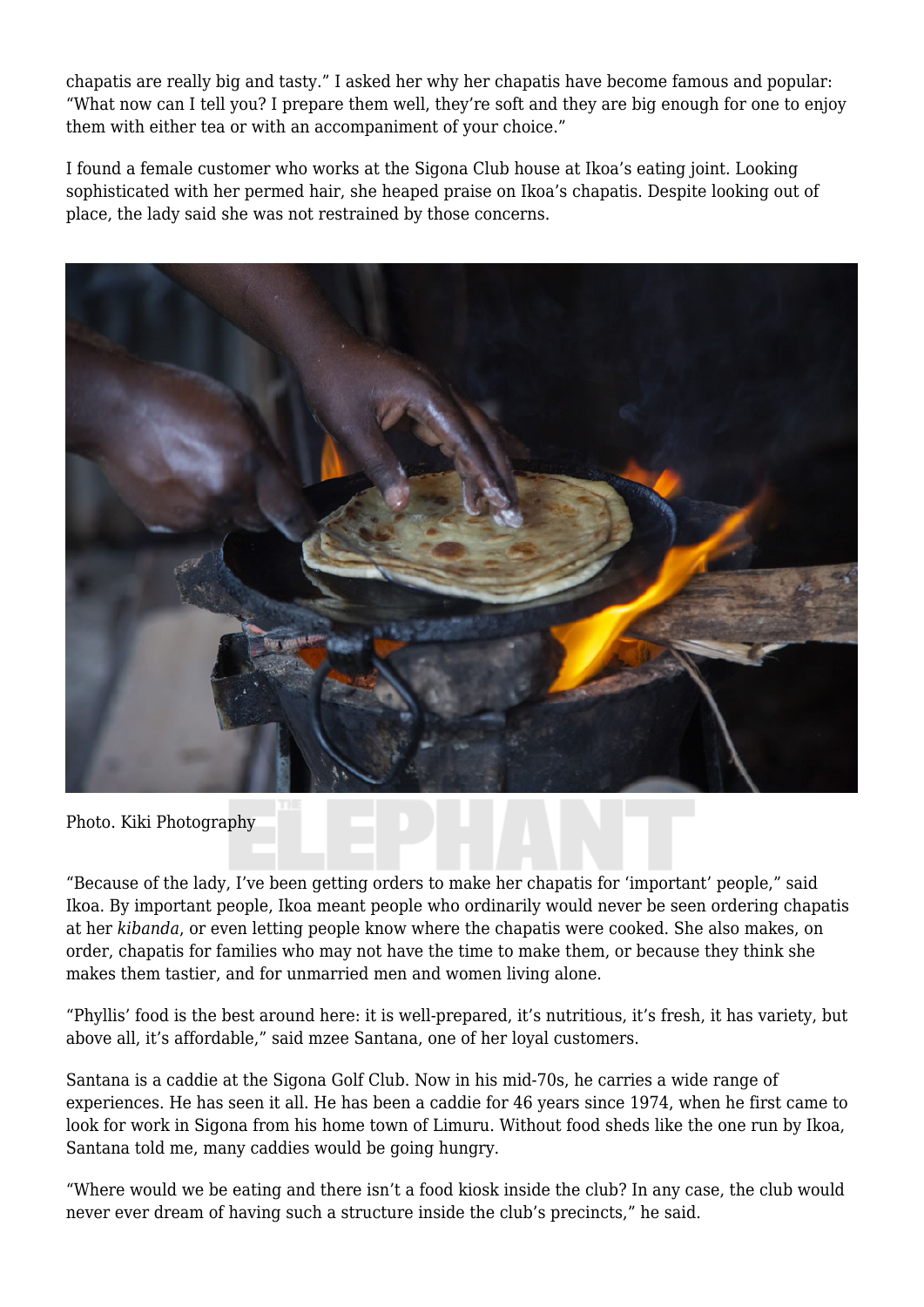With a club house that can be seen from the road, the golf club only caters for the golfers, who happen to be some of the wealthiest Kenyans and privileged foreigners working in the country. At lunchtime, as the golfers took their break and troop to the club house, the poor caddies' had to worry what and where they would fill their stomachs with.

"Phyllis just came the other day," explained Santana. (The other day for mzee Santana is about 10 years ago.) Before the arrival of Ikoa, there wasn't any *kibanda* anywhere; the caddies would just laze in the sun during the lunch hour while the golfers enjoyed the sumptuous meals.



Photo. Kiki Photography

Before the real estate construction boom around Sigona area started about a dozen years ago, caddies comprised nearly all of Ikoa's customers. "Over time I developed a rapport with them and even when they did not have ready cash, I'd still give them food and they would pay me afterwards once they had the cash, said Ikoa.

Ikoa has an exercise book in which she records her debtors' names. Today, most of the people who are in that book are casual labourers who are paid weekly, on Fridays. Because of Ikoa's credit facilities, they can eat and pay later.

"When I began my business here, I realised two things", said Ikoa. "My customers were the lowlypaid rough and tumble workers who operated on a shoe-string budget, hence they required pocketfriendly priced foodstuff, if they were going to afford to eat it. It's true, people can't do without food, but only if they can afford it."

The food seller said that to keep her customer base happy and always coming back to her, she knew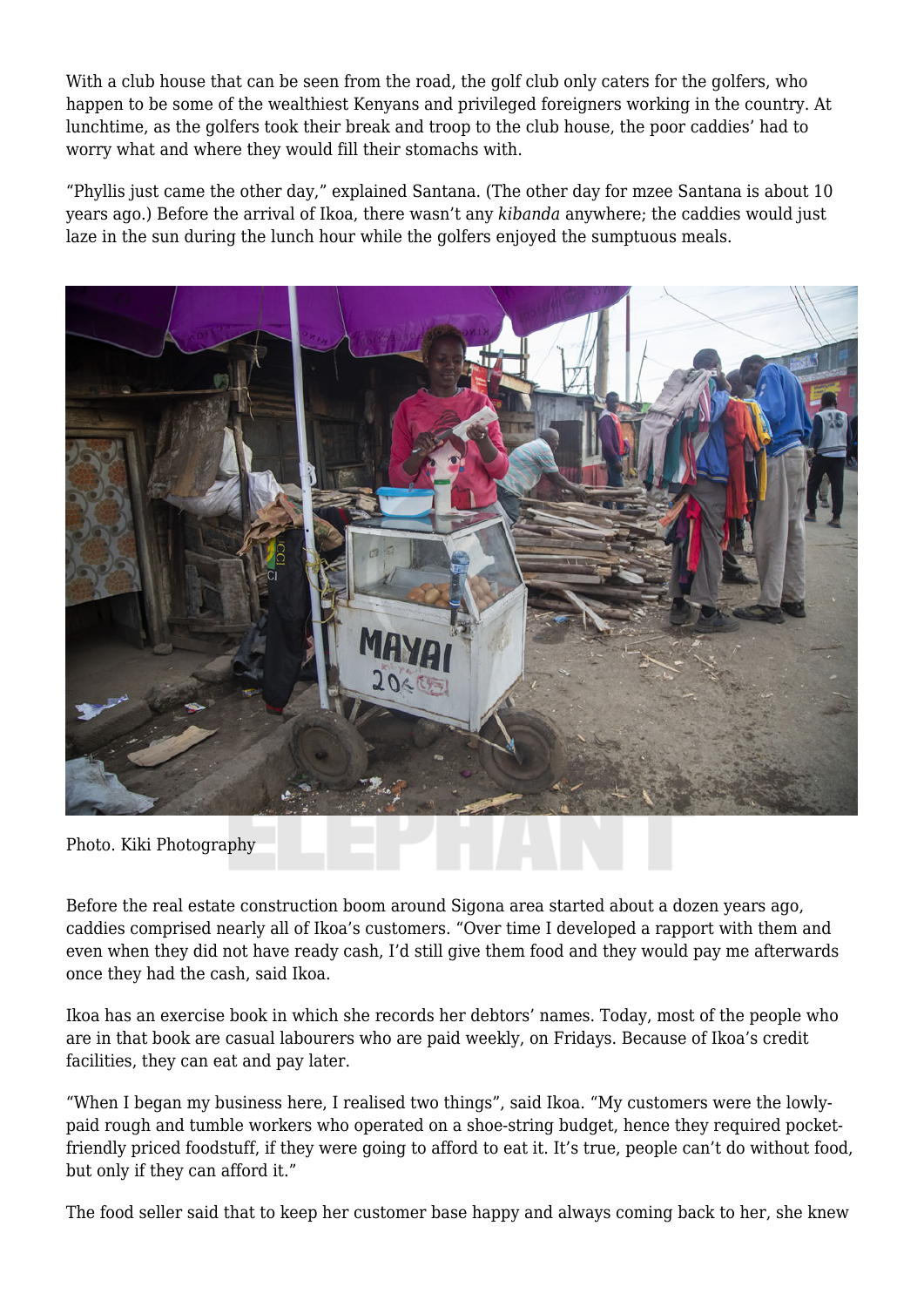she wasn't going to compromise on the quality of the food and the pricing wasn't going to fluctuate too much. "If you want to keep your customers intact in this industry of ours, quality of food is of utmost importance."

Ikoa has an exercise book in which she records her debtors' names. Today, most of the people who are in that book are casual labourers who are paid weekly, on Fridays. Because of Ikoa's credit facilities, they can eat and pay later.

For Sh50 Ikoa's serves you with a hot plate of rice and *madondo* and a spattering of vegetables (either cabbage or *sukuma wiki)*, or rice with *ndengu*, or stewed *matoke*. For Sh70, you get, depending on your preference, a big brown or white round chapati served with *madondo* or *ndengu*.

"Phyllis's food is filling especially for us guys who do tough manual work, because she serves it in good portions. Here, you know, you'll be served with fresh food because the food is cooked on a daily basis. You can never hear of anybody complaining of stomach upset, for example, so we're good," said Kimani.

Ikoa's sumptuous delicacy of ugali and tilapia with staked soup, at Sh100, is a favourite among her customers. "She introduced a delicacy that was not very much known in this area. Now people eat fish here with the expertise of the lake region people," observed Kimani.

Friday is a particularly busy day for Ikoa. It is when the casual labourers are paid their weekly wages. On Fridays, Ikoa knows that she has to prepare lots of chapatis and bean and *ndengu* stew because of a special clientele that passes by at around 2 p.m. Some Muslim youth who work at the Shell petrol station on the opposite side of her *kibanda,* have formed a good habit of passing by her *kibanda* on their way back from the mosque, which is 600 metres up from her food kiosk. They order lots of chapatis, which they eat with bean stew served in a large bowl for the four lads to share, and eat with their bare hands. After eating chapati with *madondo*, the lads drown the food with copious cups of black tea.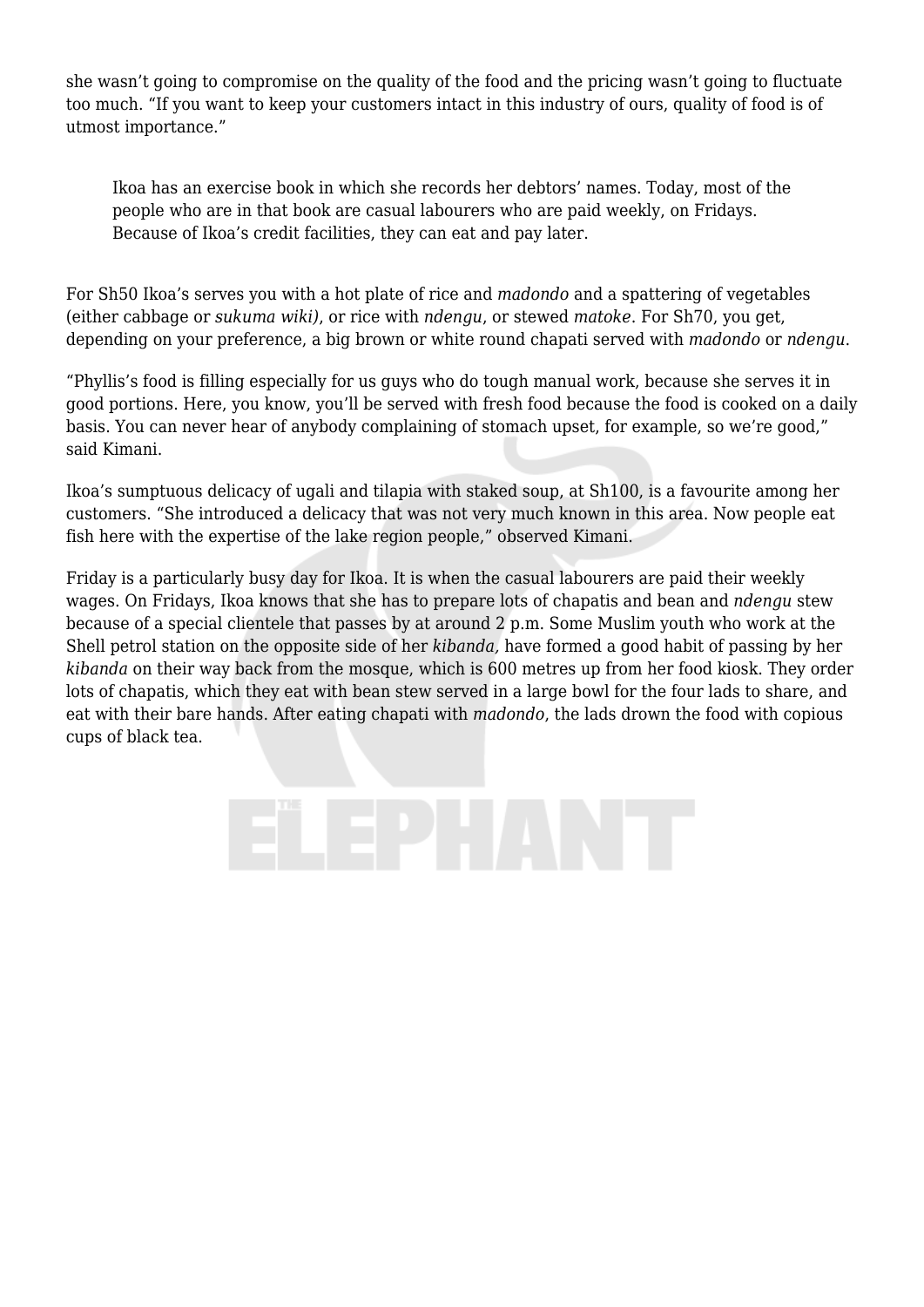

Photo. Kiki Photography

Ikoa told me that with the onset of coronavirus, her *kibanda* business has been badly affected. "Many of my customers have been laid off and I had really to scale down on the food I was used to preparing. Some of my customers would come to me and beg to be given food, with the promise of paying me later, but from what work? It was difficult".

Mzee Santana told me once coronavirus was declared in Kenya, "the first thing our bosses did was to lock themselves in their houses and keep away from the club. When they gathered the confidence to trickle back to the club, they said they didn't want to see us near the club and near them. Can you imagine?"

So, outside the club's main gate, one can see many men waiting outside in groups of three and four. Santana said the club's management had decreed that all caddies, henceforth, would only be let in the club's premises with the express permission of their respective golfing bosses. "This means that work becomes intermittent and therefore unpredictable. But one cannot stay at home waiting to get a call from his boss for work."

Likewise, Ikoa cannot afford to stay at home doing nothing. "After a couple of weeks into the lockdown, I was getting calls from my customers, asking me to venture out and make some food for them. Some of them just wanted a place to hang out, away from their restrictive homes, which they were not used to staying at all day long."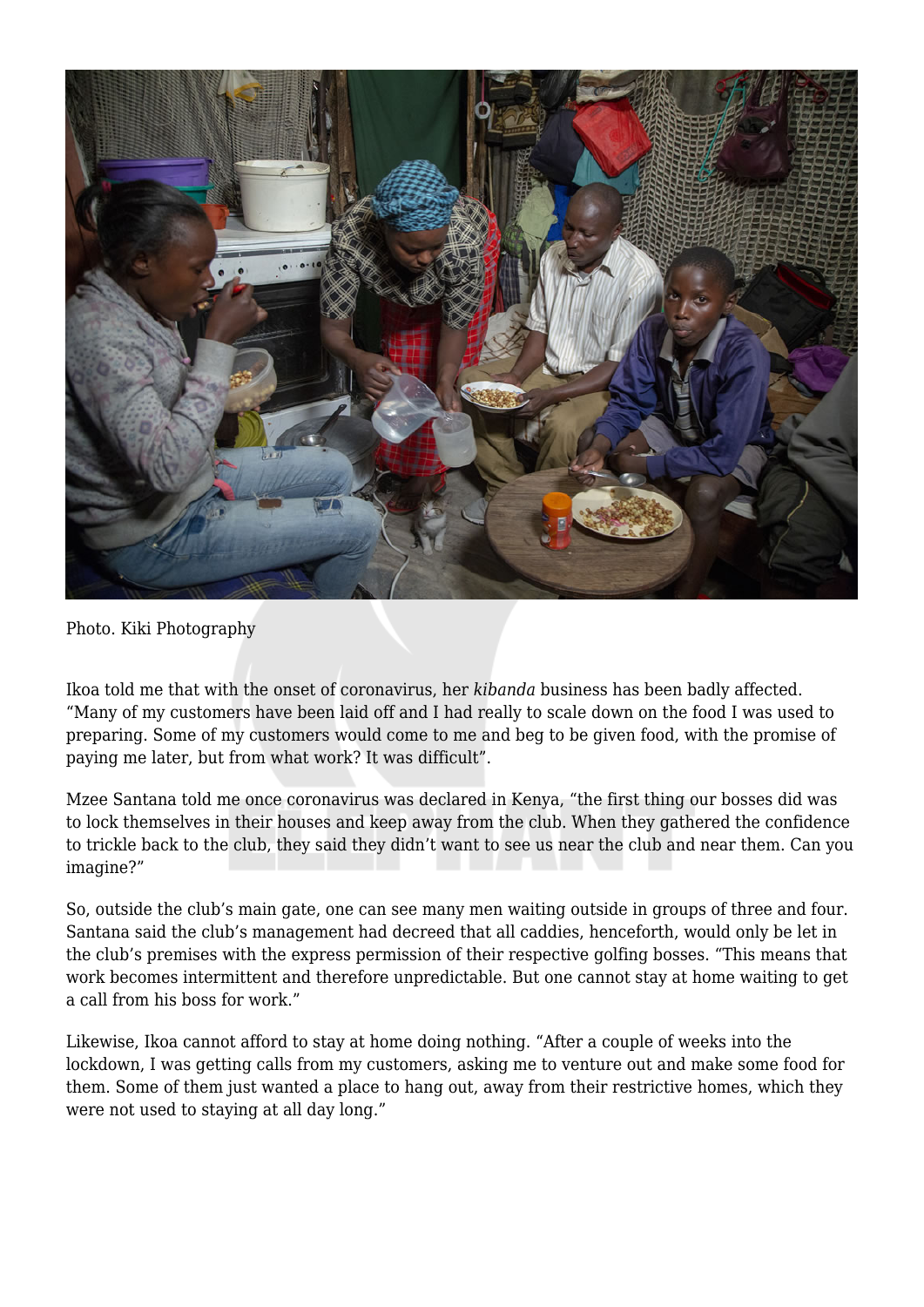

Photo. Kiki Photography

Hence, during this coronavirus crisis, Ikoa's *kibanda* has become a meeting place for her customers, who discuss their trials and tribulations, and pool their little cash and buy food from her, while persuading her to provide them with food and keep a record in her exercise book.

Not an entirely new phenomenon, *vibandas* have always been around since the early 1970s, when they served only tea (in heat-resistant glasses) and *mandazi*, mainly in estates in Eastlands, which